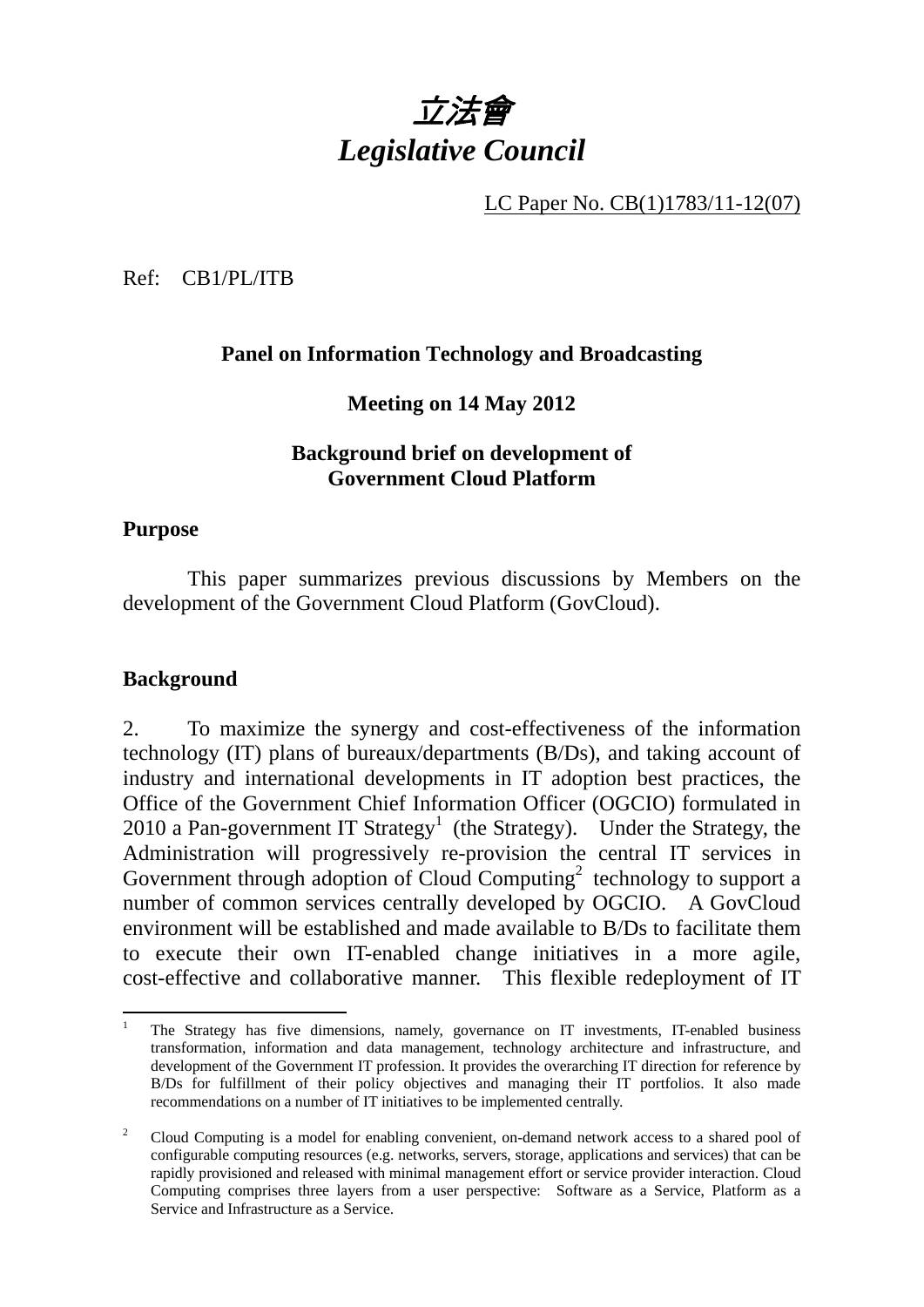resource and workload can also reduce overall carbon footprints and environmental impact. The adoption of the Cloud Computing Model can help meet public demands and community expectations on e-government services and reap the benefits of emerging technologies.

3. The proposed GovCloud environment will comprise the following three elements:

- (i) "In-house Private Cloud" owned and operated by the Government;
- (ii) "Outsourced Private Cloud" comprising facilities dedicated to the Government in secure data centres operated by contractors; and
- (iii) "Public Cloud" provided by contractors offering services for use by the public.

4. According to the Administration, the initial phase of the development of GovCloud will cover infrastructure services over five years supporting the development and hosting of common e-government services, such as electronic information management and e-procurement services, for shared use by all Government B/Ds. The Administration expects that more than 30 B/Ds will join the initial phase. The infrastructure services of GovCloud are expected to be put to production use by the end of 2013. The estimated 5-year total investment of the initiative is about \$242 million. The initiative will involve creation of 4 time-limited posts for a period of three years, including 1 Senior Systems Manager, 1 Systems Manager and 2 Analysts/Programmers, to coordinate and manage the initiative and related service procurement and contract management. The Administration will adopt an outsourcing approach for implementing the GovCloud. It will generate demands for various types of IT professional positions and services, including data centre hosting, operation and management, project management, IT system integration, as well as application development, maintenance and support services.

## **Previous discussions**

## Panel on Information Technology and Broadcasting

5. At the meeting of the Panel on Information Technology and Broadcasting (ITB Panel) on 13 June 2011, members noted that the Administration had formulated a timetable for the adoption of the cloud computing model in Government. Some members had expressed concerns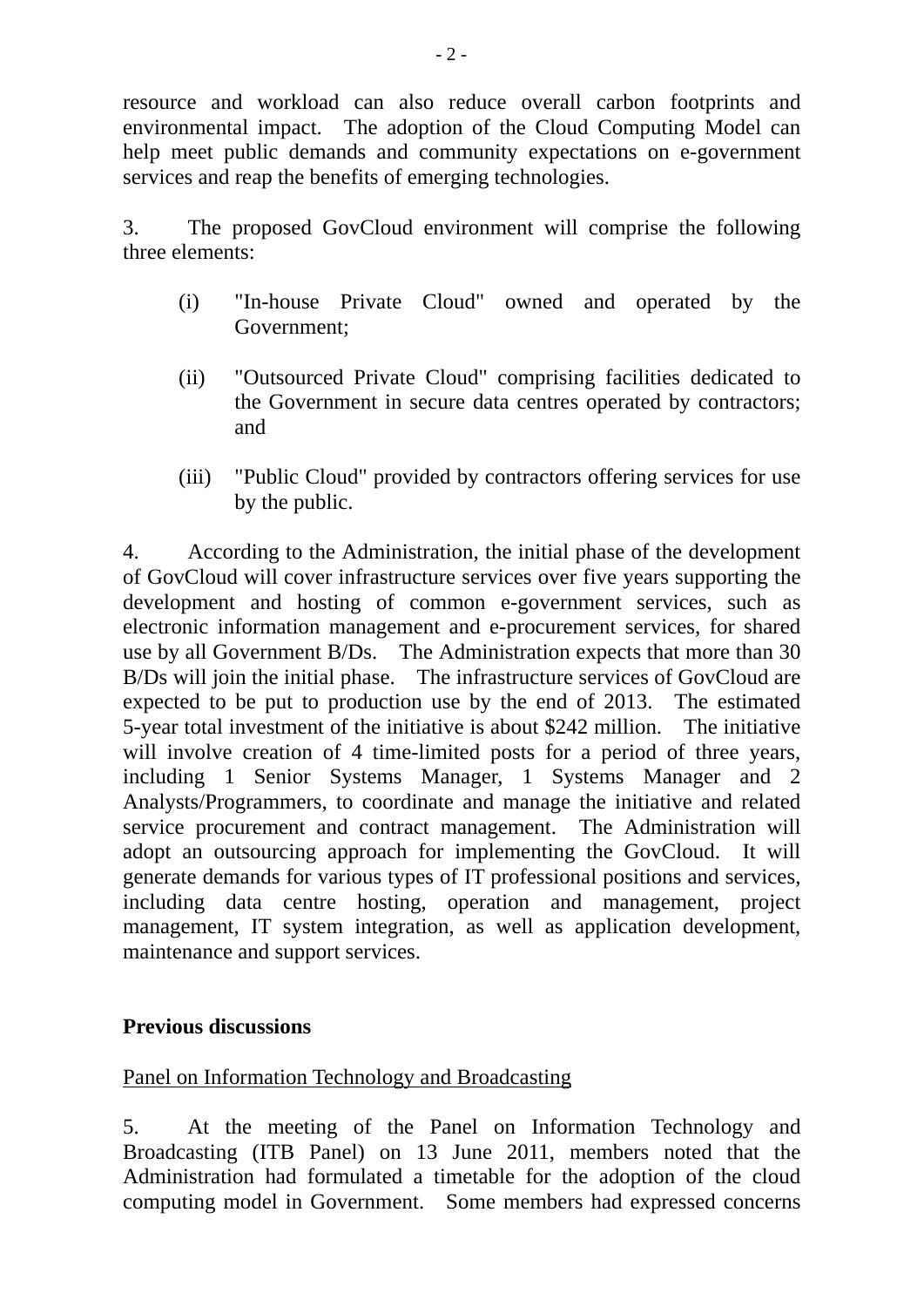about the impact on the funding provision and procurement plans for IT equipment and services for schools and non-government organizations (NGOs).

6. The Administration advised that the classification of items into capital and operating expenses would remain unchanged under a Cloud Computing Model. The impact on funding and procurement plan for schools and NGOs would be minimal. Moreover, the Administration would adopt a progressive approach in adopting the cloud computing model and there would not be any cut-off date for all systems to migrate to the cloud computing model.

7. Some members were also concerned about the issue of data privacy and security arising from the outsourcing of the hosting infrastructure. The Administration advised that B\Ds were required to conduct information security and data privacy assessments before outsourcing the hosting infrastructure. With enhanced data security posture, more hosting infrastructure of Government data could be outsourced.

8. At the meeting of the ITB Panel on 20 October 2011, some members opined that Hong Kong had lagged behind other countries in the development of cloud computing. They urged the Administration to expedite the implementation of its GovCloud strategy. They also enquired if the Administration would cut its IT staff upon implementation of the strategy.

9. The Administration advised that the Government had already set out a strategy for transition to cloud computing over the next five years. As many countries that were advanced in IT development had yet to devise a cloud strategy, Hong Kong was by no means lagging behind other countries in developing its own cloud strategy. The Administration had no plans to cut its IT staff with the implementation of the Strategy. On the contrary, more IT manpower would be required to undertake new work. The Government would continue to outsource IT projects and acquire the services of contract IT staff to meet rising demand.

# Council meeting

10. At the Council meeting on 6 July 2011, Hon Andrew LEUNG raised a question on, inter alia, the information security risk of adopting cloud computing by the Government. The Administration advised that it had established comprehensive security regulations, policies, and guidelines on information security to ensure that when B/Ds launched their IT systems and services, they had the appropriate security risk management in place and they could meet the Government's information security requirements. In adopting cloud computing technology to re-provision Government central IT services, the Administration would ensure compliance with all related regulations,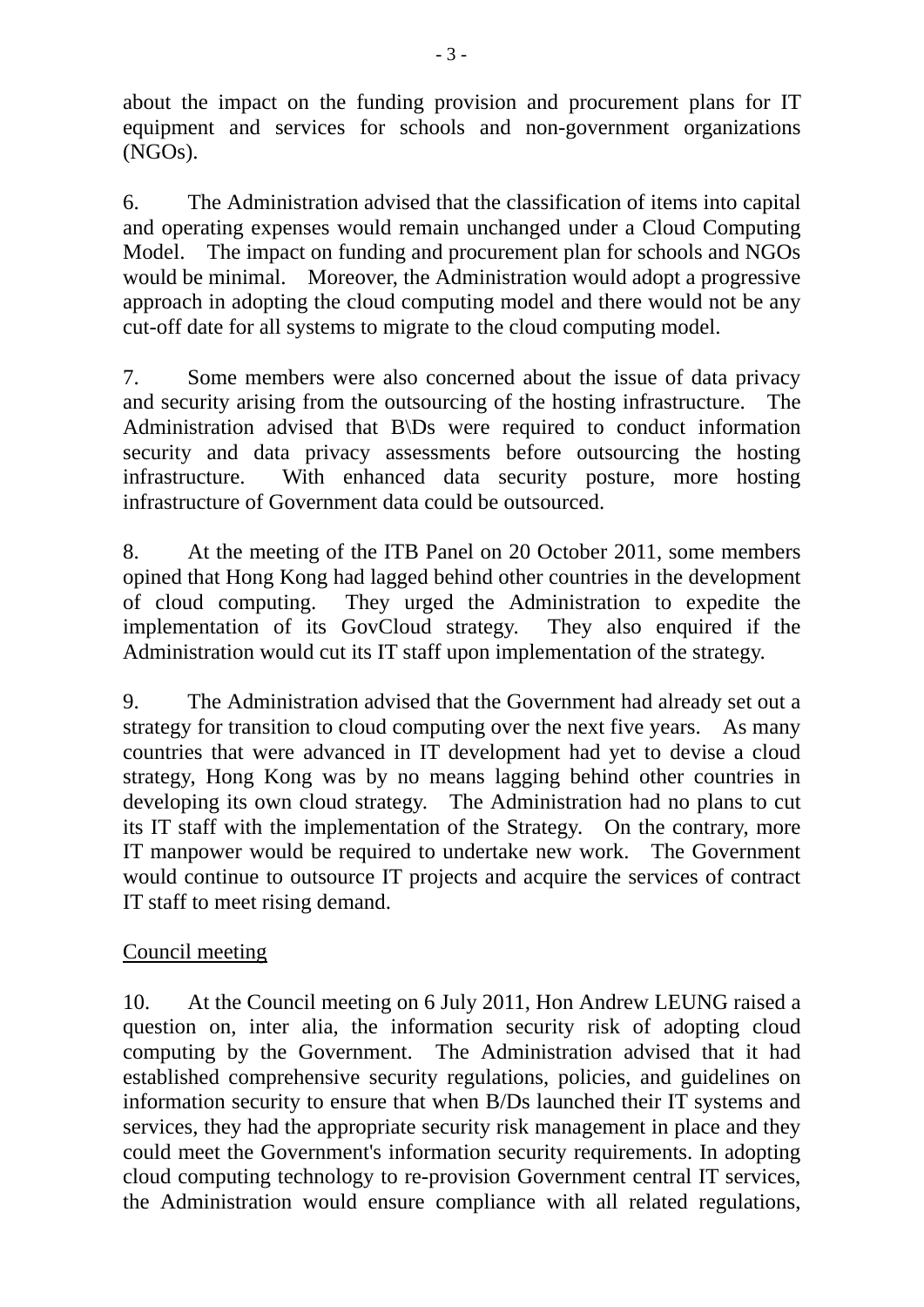policies and guidelines.

# **Recent developments**

11. At the meeting of the ITB Panel on 12 April 2012, the Administration briefed members on a pilot e-Procurement programme. Panel members noted that in order to achieve economy of scale, the wider rollout of e-Procurement would be in the form of a shared service riding on the Government cloud platform, which would support other shared services such as collaborative working and electronic record keeping.

12. At the special meeting of Finance Committee to examine the Estimates of Expenditure 2011-2012 on 7 March 2012, Hon Andrew LEUNG and Dr Hon Samson TAM raised questions on the financial provision and the implementation of the GovCloud programme. The Administration advised that implementation of the initial phase of the GovCloud was proposed to be funded by the Capital Works Reserve Fund. In 2012-2013, the emolument of civil service staff for the coordination, management and implementation of the programme would be about \$3 million.

## **Latest position**

13. The Administration will brief the Panel on the proposal for implementing the initial phase of GovCloud, prior to presenting a financial proposal to FC in June 2012 for approval.

## **Relevant papers**

Information paper provided by the Administration for the Information Technology and Broadcasting Panel meeting on 13 June 2011 http://www.legco.gov.hk/yr10-11/english/panels/itb/papers/itb0613cb1-2407-3 -e.pdf

Background brief prepared by the Legislative Council Secretariat on e-Government programmes for the Information Technology and Broadcasting Panel meeting on 13 June 2011

http://www.legco.gov.hk/yr10-11/english/panels/itb/papers/itb0613cb1-2407- 4-e.pdf

Minutes of Information Technology and Broadcasting Panel meeting on 13 June 2011

http://www.legco.gov.hk/yr10-11/english/panels/itb/minutes/itb20110613.pdf